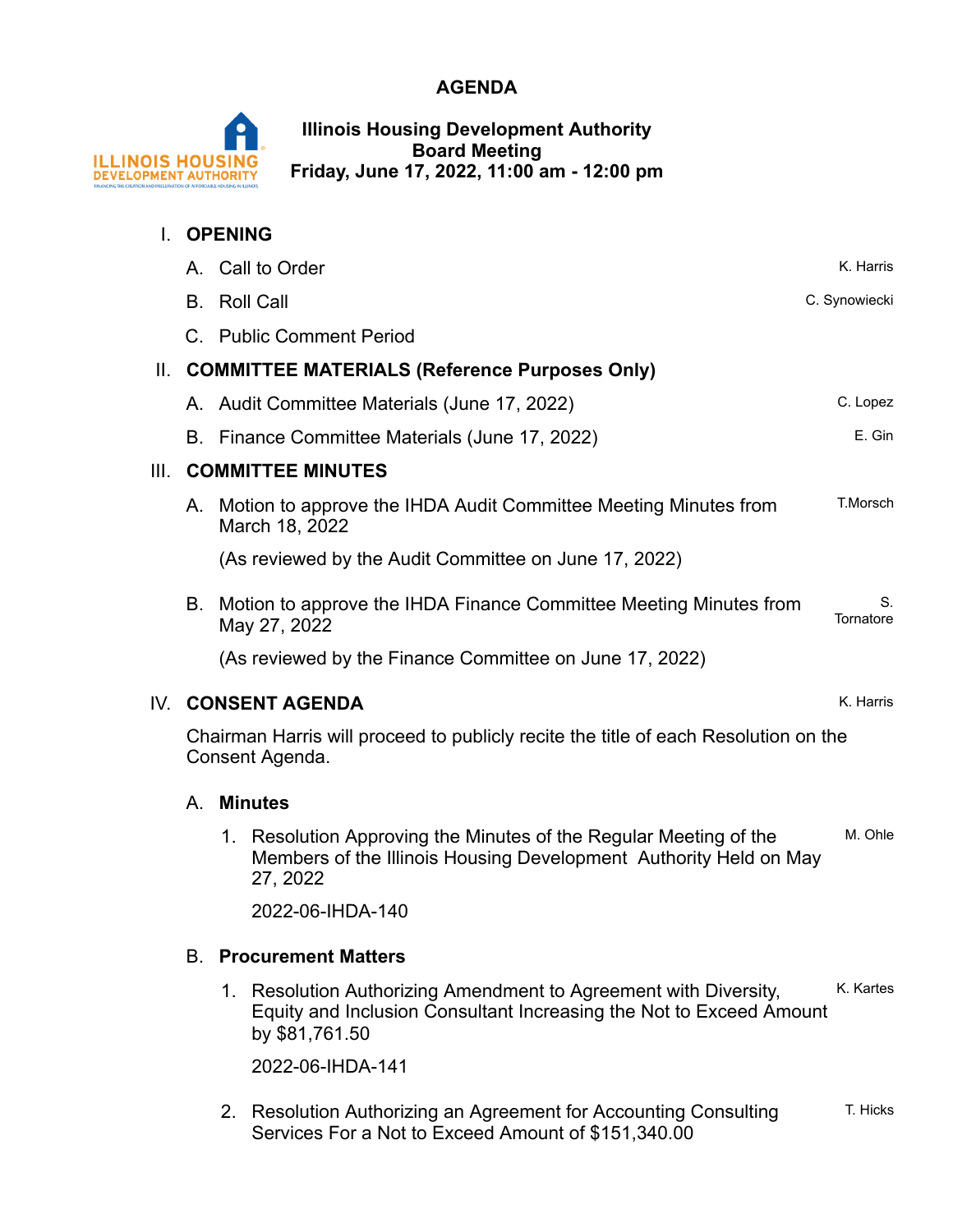|    |    |                                     | 2022-06-IHDA-142                                                                                                                               |  |  |  |  |  |
|----|----|-------------------------------------|------------------------------------------------------------------------------------------------------------------------------------------------|--|--|--|--|--|
|    |    |                                     | 3. Resolution Authorizing Agreement with Bloomberg Finance L.P.<br>Mohammed/<br>In an Amount Not to Exceed \$155,000.00<br>D.<br>Schroeder     |  |  |  |  |  |
|    |    |                                     | 2022-06-IHDA-143                                                                                                                               |  |  |  |  |  |
|    |    |                                     | 4. Resolution Authorizing the Purchase of Laptop Computers In<br>А.<br>Mohammed/D<br>an Amount Not to Exceed \$78,000<br>. Schroeder           |  |  |  |  |  |
|    |    |                                     | 2022-06-IHDA-144                                                                                                                               |  |  |  |  |  |
|    |    |                                     | 5. Resolution Authorizing Agreement for Financial Reporting<br>Mohammed/<br>Software In an Amount Not to Exceed \$78,936.92<br>D.<br>Schroeder |  |  |  |  |  |
|    |    |                                     | 2022-06-IHDA-145                                                                                                                               |  |  |  |  |  |
|    |    |                                     | <b>C.</b> Multifamily Matters                                                                                                                  |  |  |  |  |  |
|    |    |                                     | H. Spray<br>1. Resolution Authorizing Return and Reallocation of Low Income<br>Housing Tax Credits for Lukins' Landing (PID - 11801)           |  |  |  |  |  |
|    |    |                                     | 2022-06-IHDA-146                                                                                                                               |  |  |  |  |  |
|    |    |                                     | D. <b>SPAR Matters</b>                                                                                                                         |  |  |  |  |  |
|    |    |                                     | <b>B.</b> Fenton<br>1. Illinois Housing Locator                                                                                                |  |  |  |  |  |
|    |    |                                     | a. Resolution Authorizing Renewal of an Intergovernmental Agreement in<br>connection with the Statewide Housing Locator                        |  |  |  |  |  |
|    |    |                                     | 2022-06-IHDA-147a                                                                                                                              |  |  |  |  |  |
|    |    |                                     | b. Resolution Authorizing Renewal of Agreement for the Statewide Housing<br>Locator in an Amount Not-to Exceed \$616,472.00                    |  |  |  |  |  |
|    |    |                                     | 2022-06-IHDA-147b                                                                                                                              |  |  |  |  |  |
|    | Е. |                                     | <b>Finance Matters</b>                                                                                                                         |  |  |  |  |  |
|    |    |                                     | 1. Resolution Regarding Additional Funding of the Authority's Access<br>А.<br>Nestlehut<br>4% Down Payment Assistance Program                  |  |  |  |  |  |
|    |    |                                     | 2022-06-IHDA-149                                                                                                                               |  |  |  |  |  |
|    |    |                                     | 2. Resolution Regarding Support for Revenue Bonds Indenture<br>Α.<br>Nestlehut                                                                 |  |  |  |  |  |
|    |    |                                     | 2020-06-IHDA-150                                                                                                                               |  |  |  |  |  |
| V. |    | <b>MAIN AGENDA</b>                  |                                                                                                                                                |  |  |  |  |  |
|    | Α. | <b>Executive Department Matters</b> |                                                                                                                                                |  |  |  |  |  |

1. Resolution Authorizing Capital Bill Funding Allocations K. Faust 2022-06-IHDA-151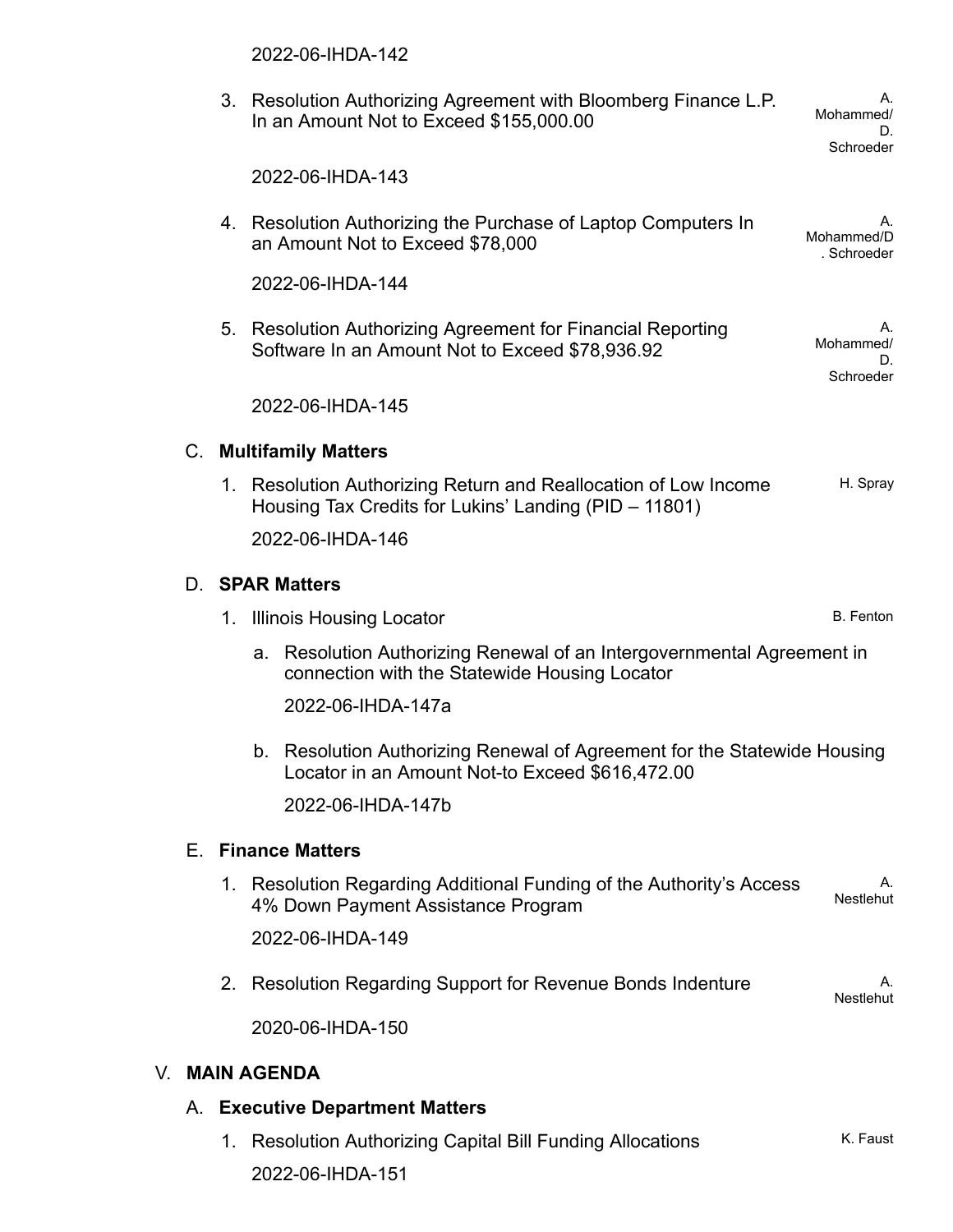#### B. **Multifamily Matters**

1. FY22 State Tax Credit Allocations

|    |    |             | a. Resolution Authorizing State Tax Credits (5,000,000) for Autumn<br>Ridge Apartments (PID-11991)                                                                                                                                                                                                        | Κ.<br><b>Matkom</b> |
|----|----|-------------|-----------------------------------------------------------------------------------------------------------------------------------------------------------------------------------------------------------------------------------------------------------------------------------------------------------|---------------------|
|    |    |             | 2022-06-IHDA-152                                                                                                                                                                                                                                                                                          |                     |
|    |    |             | b. Resolution Authorizing State Tax Credits (4,068,644) for Poplar<br>Place Townhomes (PID-12073)                                                                                                                                                                                                         | C.<br>Montoya       |
|    |    |             | 2022-06-IHDA-153                                                                                                                                                                                                                                                                                          |                     |
|    |    | $C_{\cdot}$ | Resolution Authorizing State Tax Credits (1,999,999) for<br>LakeView Landing (PID-11903)                                                                                                                                                                                                                  | D. Hilmer           |
|    |    |             | 2022-06-IHDA-154                                                                                                                                                                                                                                                                                          |                     |
|    |    |             | d. Resolution Authorizing State Tax Credits (403,560) for Wilmette<br>Scattered Site Community Land Trust Program-A (PID-12186)                                                                                                                                                                           | D. Hilmer           |
|    |    |             | 2022-06-IHDA-155                                                                                                                                                                                                                                                                                          |                     |
|    |    | е.          | Resolution Authorizing State Tax Credits (446,440) for Wilmette<br>Scattered Site Community Land Trust Program-B (PID-12186)                                                                                                                                                                              | D. Hilmer           |
|    |    |             | 2022-06-IHDA-156                                                                                                                                                                                                                                                                                          |                     |
|    |    |             | f. Resolution Authorizing State Tax Credits (152,500) for 507<br>Cambridge Circle (PID-12195)                                                                                                                                                                                                             | C. Brown            |
|    |    |             | 2022-06-IHDA-157                                                                                                                                                                                                                                                                                          |                     |
|    |    |             | g. Resolution Authorizing State Tax Credits (177,500) for Brummel<br>House (PID-12204)                                                                                                                                                                                                                    | C. Brown            |
|    |    |             | 2022-06-IHDA-158                                                                                                                                                                                                                                                                                          |                     |
|    | 2. |             | <b>Other Multifamily</b>                                                                                                                                                                                                                                                                                  |                     |
|    |    |             | a. Resolution Authorizing a HOME Loan (not to exceed<br>\$1,500,000), an FFB Risk Sharing Permanent Loan (Not to<br>exceed 90% LTV, approx. \$2,750,000), an Affordable Housing<br>Surplus Loan (Not to Exceed \$800,000) and an Interest Rate<br>Swap Agreement For West Harbor Residences (PID - 11922) | J.<br>Pettinger     |
|    |    |             | 2022-06-IHDA-159                                                                                                                                                                                                                                                                                          |                     |
| C. |    |             | <b>Multifamily Finance Matters</b>                                                                                                                                                                                                                                                                        |                     |

- - 1. Anchor Senior Living 2021 **Accord 2021** J. Pettinger
		- Resolution Authorizing a Conduit Loan (not to exceed \$43,000,000.00) for Anchor Senior Living 2021 (PID-12040) a.

2022-06-IHDA-161a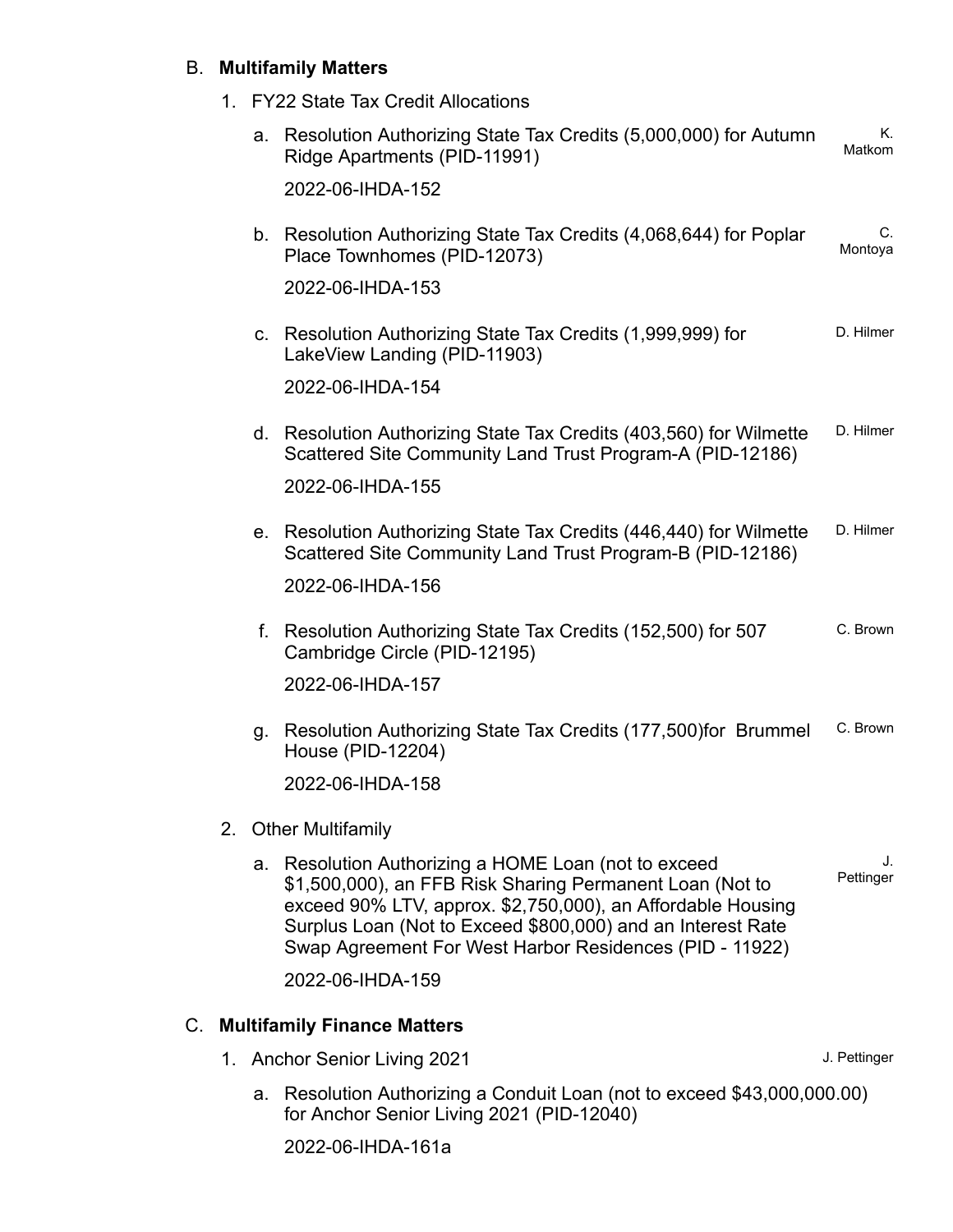b. Resolution Authorizing the Issuance of Not to Exceed \$16,000,000 Aggregate Principal Amount of Multifamily Housing Revenue Bonds Series 2022A & \$29,000,000 Aggregate Principal Amount of Multifamily Housing Subordinate Revenue Bonds, Series 2022B (Anchor Senior Living)

2022-06-IHDA-161b

- 2. Oasis Senior Living 2021 C. Montoya
	- a. Resolution Authorizing a New Conduit Loan (not to exceed \$55,000,000) for Oasis Senior Living 2021 (PID - 11884)

2022-06-IHDA-162a

b. Resolution Authorizing the Issuance of Not to Exceed \$55,000,000 Aggregate Principle Amount of Multifamily Housing Revenue Bonds, Series 2022 (Oasis Senior Living)

2022-06-IHDA-162b

- 3. Jackson Manor Apartments **C. Montoya** 
	- a. Resolution Authorizing a Conduit Loan (not to exceed \$12,780,000.00) for Jackson Manor Apartments (PID-12138)

2022-06-IHDA-163a

b. Resolution Authorizing the Issuance of Not to Exceed \$12,780,000 Aggregate Principal Amount of Multifamily Housing Revenue Note, Series 2022 (Jackson Manor)

2022-06-IHDA-163b

#### D. **Community Affairs Matters**

1. Resolution Authorizing the merging of the Single Family Rehabilitation Program (SFR) and the Home Accessibility Program (HAP) to establish the Home Repair and Accessibility Program (H-RAP) M. Wieczore k

2022-06-IHDA-164

#### E. **Asset Management Matters**

1. Resolution Authorizing a Change of Member, Assignment and M. Ansani Assumption of Obligations under the Trust Fund Loans, and Change in Property Management for St James Senior Estates (PIDs 11620 + 2243)

2022-06-IHDA-165

2. Resolution Authorizing a Change of Member, Assignment and M. Ansani Assumption of Obligations under the HOME Loan and 1602 Grant, and Change in Property Management for St James Senior Estates II (PID 2866)

2022-06-IHDA-166